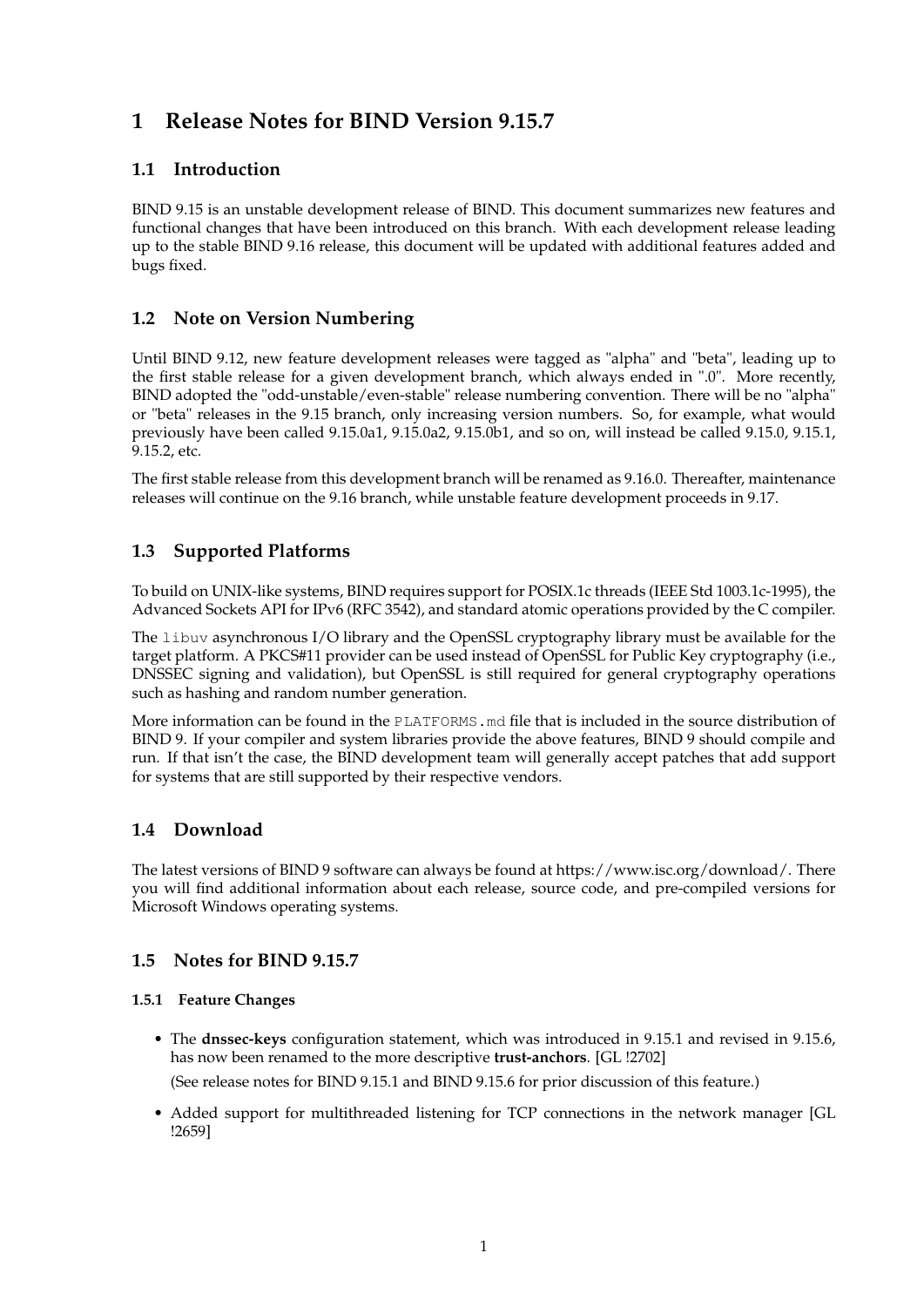### **1.5.2 Bug Fixes**

- Fixed a bug that caused **named** to leak memory on reconfiguration when any GeoIP2 database was in use. [GL #1445]
- Fixed several possible race conditions discovered by Thread Sanitizer.

# **1.6 Notes for BIND 9.15.6**

### **1.6.1 Security Fixes**

• Set a limit on the number of concurrently served pipelined TCP queries. This flaw is disclosed in CVE-2019-6477. [GL #1264]

### **1.6.2 New Features**

- A new asynchronous network communications system based on **libuv** is now used by **named** for listening for incoming requests and responding to them. This change will make it easier to improve performance and implement new protocol layers (for example, DNS over TLS) in the future. [GL #29]
- The new **dnssec-policy** option allows the configuration key and signing policy (KASP) for zones. This option enables **named** to generate new keys as needed and automatically roll both ZSK and KSK keys. (Note that the syntax for this statement differs from the DNSSEC policy used by **dnsseckeymgr**.) [GL #1134]
- Two new keywords have been added to the **dnssec-keys** statement: **initial-ds** and **static-ds**. These allow the use of trust anchors in DS format instead of DNSKEY format. DS format allows trust anchors to be configured for keys that have not yet been published; this is the format used by IANA when announcing future root keys.

As with the **initial-key** and **static-key** keywords, **initial-ds** configures a dynamic trust anchor to be maintained via RFC 5011, and **static-ds** configures a permanent trust anchor.

(Note: Currently, DNSKEY-format and DS-format trust anchors cannot both be used for the same domain name.) [GL #6] [GL #622]

• Added a new statistics variable **tcp-highwater** that reports the maximum number of simultaneous TCP clients BIND has handled while running. [GL #1206]

### **1.6.3 Feature Changes**

- NSEC Aggressive Cache (synth-from-dnssec) has been disabled by default because it was found to have a significant performance impact on the recursive service. The NSEC Aggressive Cache will be enable by default in the future releases. [GL #1265]
- The DNSSEC validation code has been refactored for clarity and to reduce code duplication. [GL #622]

# **1.7 Notes for BIND 9.15.5**

### **1.7.1 Security Fixes**

- **named** could crash with an assertion failure if a forwarder returned a referral, rather than resolving the query, when QNAME minimization was enabled. This flaw is disclosed in CVE-2019-6476. [GL #1051]
- A flaw in DNSSEC verification when transferring mirror zones could allow data to be incorrectly marked valid. This flaw is disclosed in CVE-2019-6475. [GL #1252]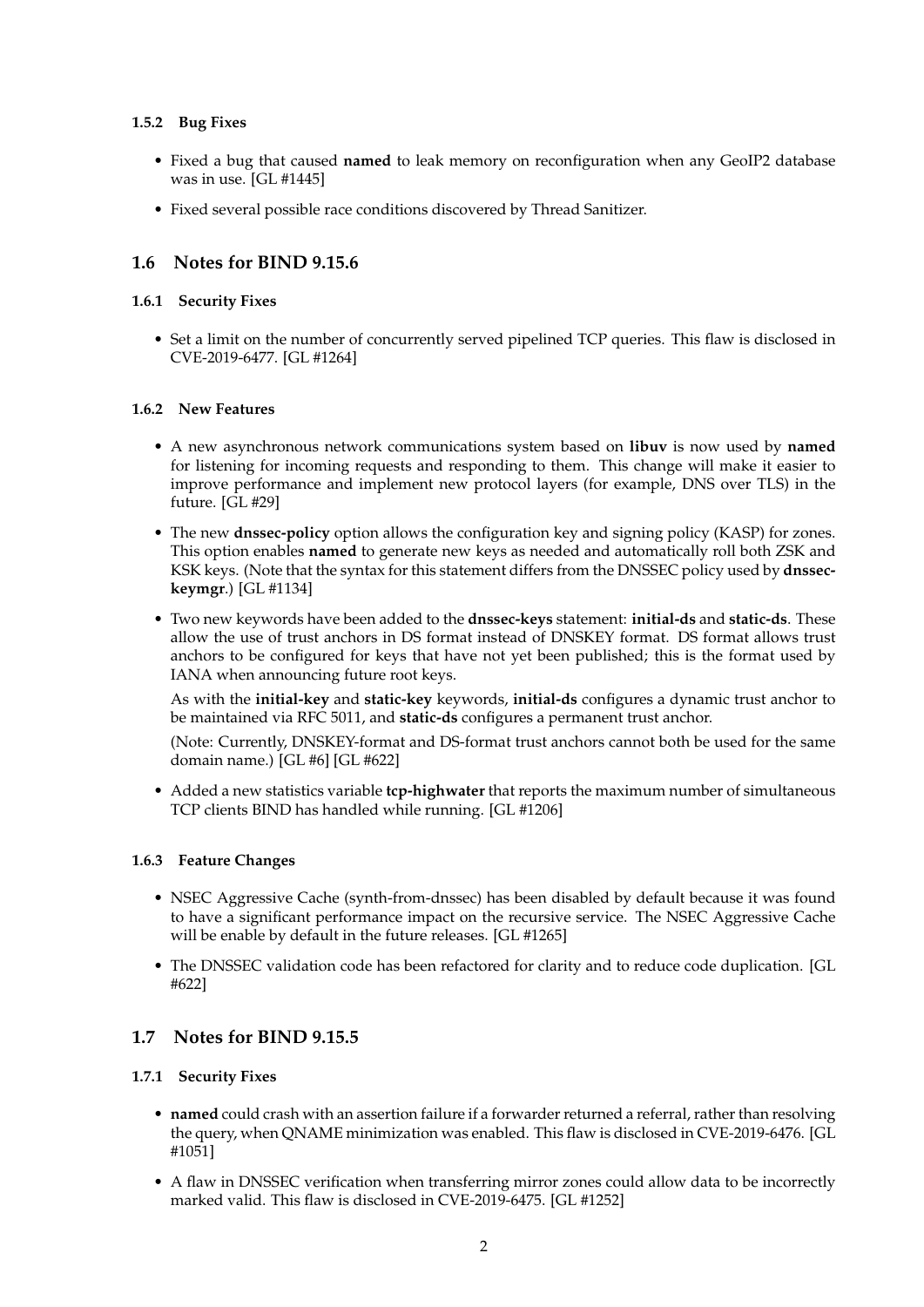# **1.8 Notes for BIND 9.15.4**

#### **1.8.1 New Features**

- Added a new command line option to **dig**: **+[no]unexpected**. By default, **dig** won't accept a reply from a source other than the one to which it sent the query. Add the **+unexpected** argument to enable it to process replies from unexpected sources.
- **dig**, **mdig** and **delv** can all now take a **+yaml** option to print output in a a detailed YAML format. [RT #1145]

### **1.8.2 Bug Fixes**

• When a **response-policy** zone expires, ensure that its policies are removed from the RPZ summary database. [GL #1146]

### **1.9 Notes for BIND 9.15.3**

#### **1.9.1 New Features**

• Statistics channel groups are now toggleable. [GL #1030]

#### **1.9.2 Removed Features**

• DNSSEC Lookaside Validation (DLV) is now obsolete. The **dnssec-lookaside** option has been marked as deprecated; when used in named.conf, it will generate a warning but will otherwise be ignored. All code enabling the use of lookaside validation has been removed from the validator, **delv**, and the DNSSEC tools. [GL #7]

### **1.9.3 Feature Changes**

• A SipHash 2-4 based DNS Cookie (RFC 7873) algorithm has been added and made default. Old non-default HMAC-SHA based DNS Cookie algorithms have been removed, and only the default AES algorithm is being kept for legacy reasons. This change doesn't have any operational impact in most common scenarios. [GL #605]

If you are running multiple DNS Servers (different versions of BIND 9 or DNS server from multiple vendors) responding from the same IP address (anycast or load-balancing scenarios), you'll have to make sure that all the servers are configured with the same DNS Cookie algorithm and same Server Secret for the best performance.

- The information from the **dnssec-signzone** and **dnssec-verify** commands is now printed to standard output. The standard error output is only used to print warnings and errors, and in case the user requests the signed zone to be printed to standard output with **-f -** option. A new configuration option **-q** has been added to silence all output on standard output except for the name of the signed zone.
- DS records included in DNS referral messages can now be validated and cached immediately, reducing the number of queries needed for a DNSSEC validation. [GL #964]

#### **1.9.4 Bug Fixes**

• Cache database statistics counters could report invalid values when stale answers were enabled, because of a bug in counter maintenance when cache data becomes stale. The statistics counters have been corrected to report the number of RRsets for each RR type that are active, stale but still potentially served, or stale and marked for deletion. [GL #602]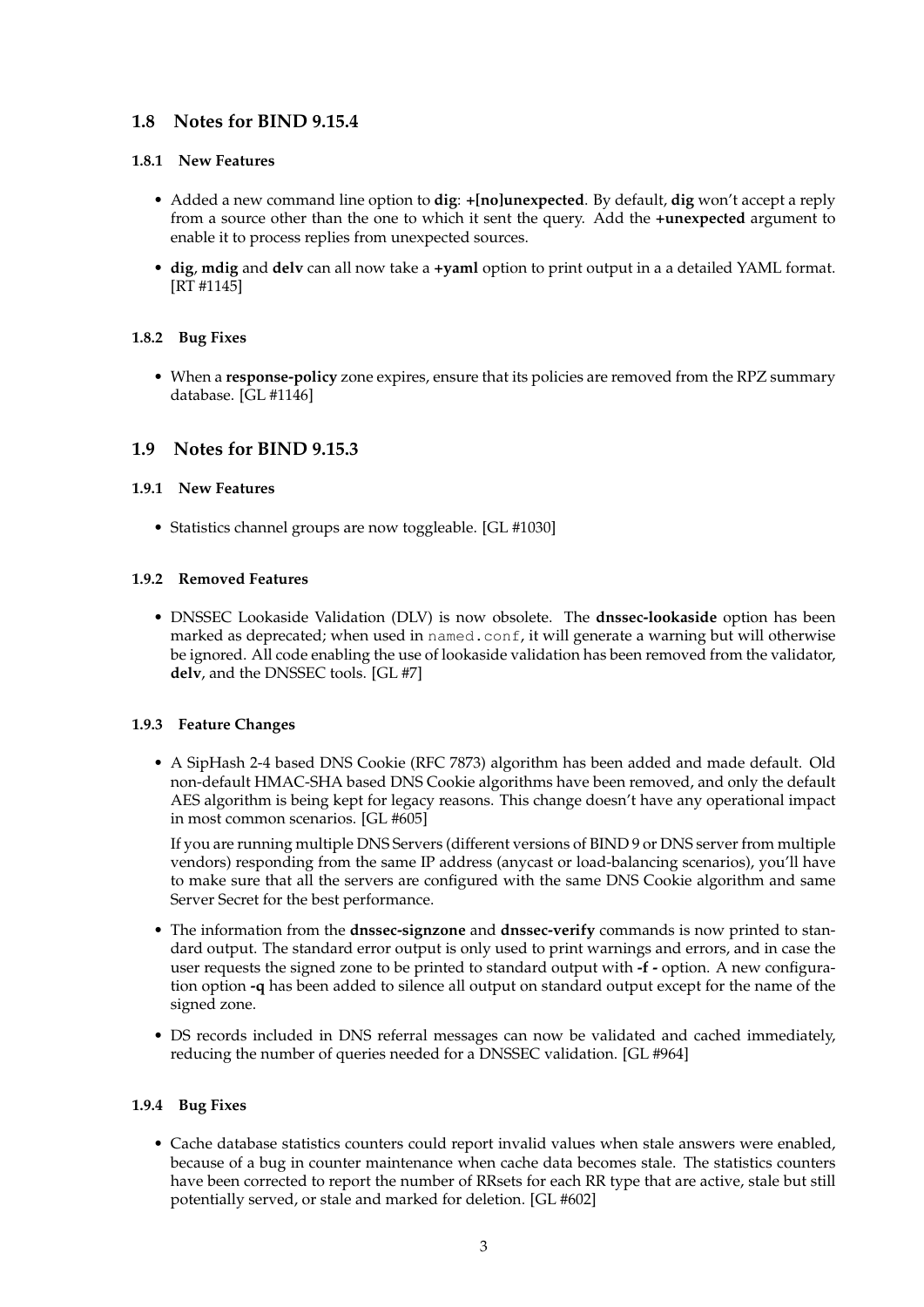- Interaction between DNS64 and RPZ No Data rule (CNAME \*.) could cause unexpected results; this has been fixed. [GL #1106]
- **named-checkconf** now checks DNS64 prefixes to ensure bits 64-71 are zero. [GL #1159]
- **named-checkconf** now correctly reports a missing **dnstap-output** option when **dnstap** is set. [GL #1136]
- Handle ETIMEDOUT error on connect() with a non-blocking socket. [GL #1133]
- **dig** now correctly expands the IPv6 address when run with **+expandaaaa +short**. [GL #1152]

# **1.10 Notes for BIND 9.15.2**

#### **1.10.1 New Features**

• The GeoIP2 API from MaxMind is now supported. Geolocation support will be compiled in by default if the **libmaxminddb** library is found at compile time, but can be turned off by using **configure --disable-geoip**.

The default path to the GeoIP2 databases will be set based on the location of the **libmaxminddb** library; for example, if it is in  $/$ usr $/$ local $/$ lib, then the default path will be  $/$ usr $/$ local $/$ share/GeoIP. This value can be overridden in named.conf using the **geoip-directory** option.

Some **geoip** ACL settings that were available with legacy GeoIP, including searches for **netspeed**, **org**, and three-letter ISO country codes, will no longer work when using GeoIP2. Supported GeoIP2 database types are **country**, **city**, **domain**, **isp**, and **as**. All of these databases support both IPv4 and IPv6 lookups. [GL #182] [GL #1112]

• Two new metrics have been added to the **statistics-channel** to report DNSSEC signing operations. For each key in each zone, the **dnssec-sign** counter indicates the total number of signatures **named** has generated using that key since server startup, and the **dnssec-refresh** counter indicates how many of those signatures were refreshed during zone maintenance, as opposed to having been generated as a result of a zone update. [GL #513]

### **1.10.2 Bug Fixes**

- When **qname-minimization** was set to **relaxed**, some improperly configured domains would fail to resolve, but would have succeeded when minimization was disabled. **named** will now fall back to normal resolution in such cases, and also uses type A rather than NS for minimal queries in order to reduce the likelihood of encountering the problem. [GL #1055]
- **./configure** no longer sets **--sysconfdir** to **/etc** or **--localstatedir** to **/var** when **--prefix** is not specified and the aforementioned options are not specified explicitly. Instead, Autoconf's defaults of **\$prefix/etc** and **\$prefix/var** are respected.
- Glue address records were not being returned in responses to root priming queries; this has been corrected. [GL #1092]

# **1.11 Notes for BIND 9.15.1**

#### **1.11.1 Security Fixes**

• A race condition could trigger an assertion failure when a large number of incoming packets were being rejected. This flaw is disclosed in CVE-2019-6471. [GL #942]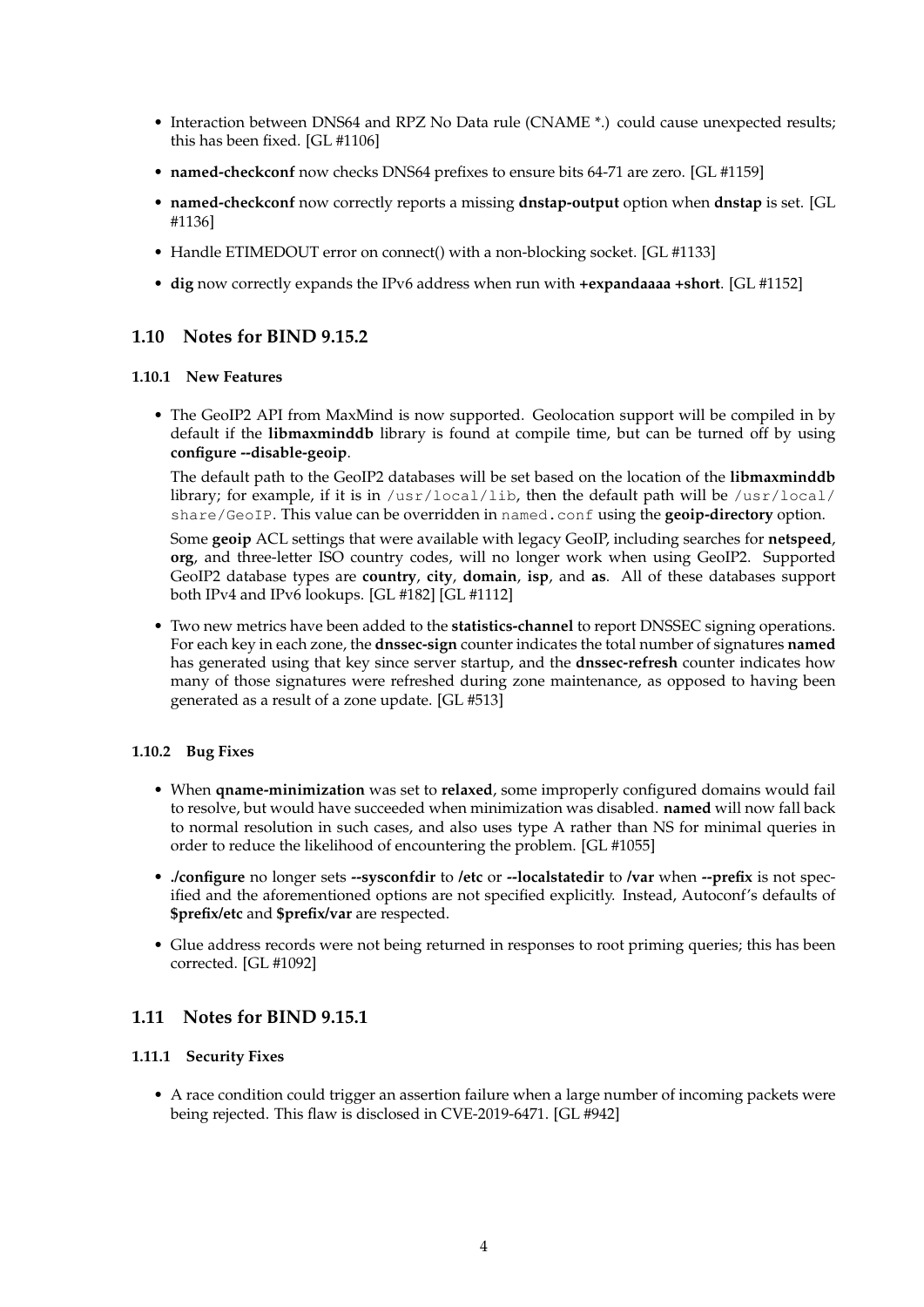### **1.11.2 New Features**

• In order to clarify the configuration of DNSSEC keys, the **trusted-keys** and **managed-keys** statements have been deprecated, and the new **dnssec-keys** statement should now be used for both types of key.

When used with the keyword **initial-key**, **dnssec-keys** has the same behavior as **managed-keys**, i.e., it configures a trust anchor that is to be maintained via RFC 5011.

When used with the new keyword **static-key**, it has the same behavior as **trusted-keys**, configuring a permanent trust anchor that will not automatically be updated. (This usage is not recommended for the root key.) [GL #6]

#### **1.11.3 Removed Features**

• The **cleaning-interval** option has been removed. [GL !1731]

#### **1.11.4 Feature Changes**

- **named** will now log a warning if a static key is configured for the root zone. [GL #6]
- JSON-C is now the only supported library for enabling JSON support for BIND statistics. The **configure** option has been renamed from **--with-libjson** to **--with-json-c**. Use **PKG\_CONFIG\_PATH** to specify a custom path to the **json-c** library as the new **configure** option does not take the library installation path as an optional argument.

# **1.12 Notes for BIND 9.15.0**

#### **1.12.1 Security Fixes**

- In certain configurations, **named** could crash with an assertion failure if **nxdomain-redirect** was in use and a redirected query resulted in an NXDOMAIN from the cache. This flaw is disclosed in CVE-2019-6467. [GL #880]
- The TCP client quota set using the **tcp-clients** option could be exceeded in some cases. This could lead to exhaustion of file descriptors. This flaw is disclosed in CVE-2018-5743. [GL #615]

#### **1.12.2 New Features**

• The new **add-soa** option specifies whether or not the **response-policy** zone's SOA record should be included in the additional section of RPZ responses. [GL #865]

### **1.12.3 Removed Features**

• The **dnssec-enable** option has been obsoleted and no longer has any effect. DNSSEC responses are always enabled if signatures and other DNSSEC data are present. [GL #866]

### **1.12.4 Feature Changes**

• When static and managed DNSSEC keys were both configured for the same name, or when a static key was used to configure a trust anchor for the root zone and **dnssec-validation** was set to the default value of auto, automatic RFC 5011 key rollovers would be disabled. This combination of settings was never intended to work, but there was no check for it in the parser. This has been corrected, and it is now a fatal configuration error. [GL #868]